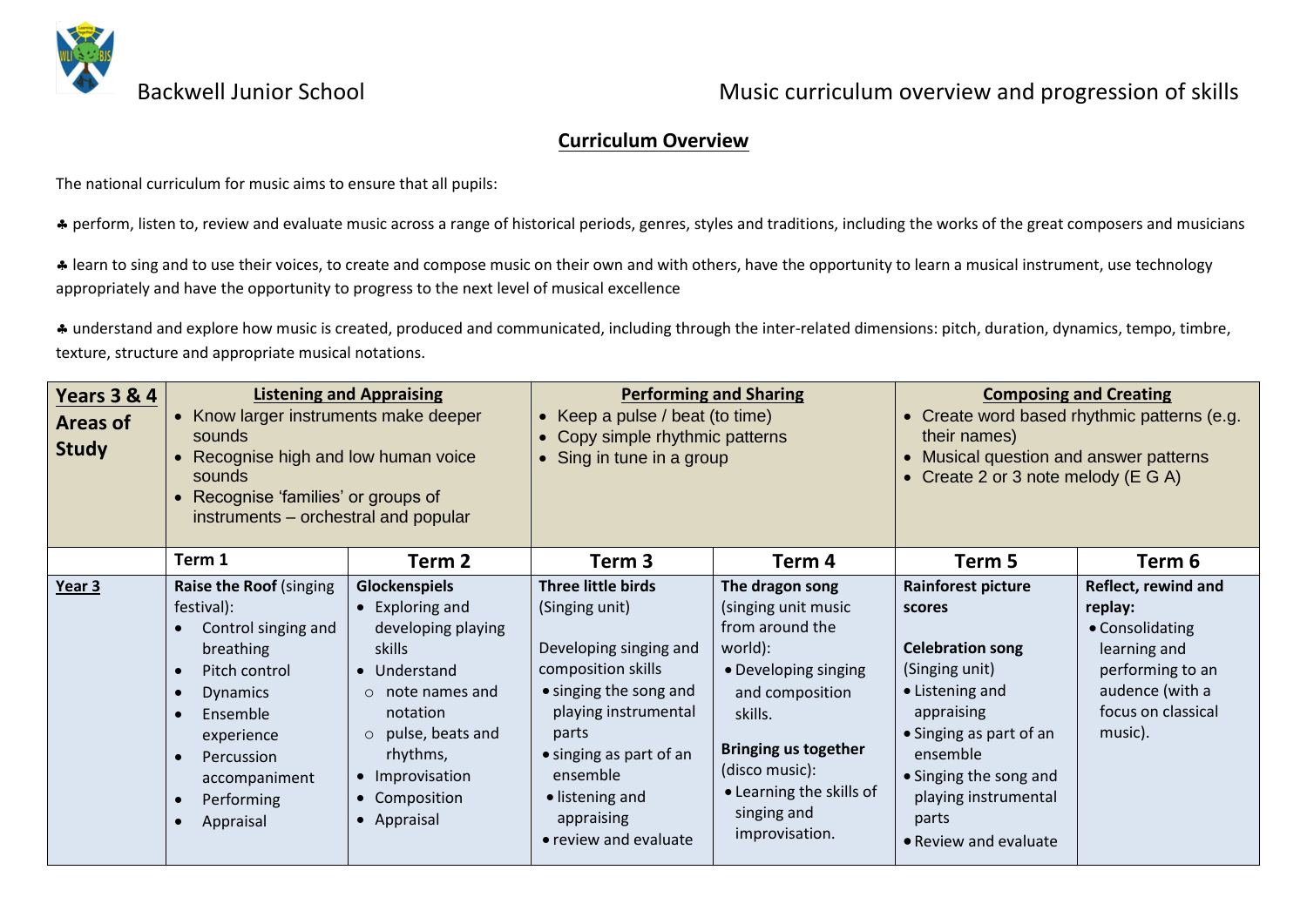

|        |                                                                                                                                                                                                                                                                                                                                                                                                                                                                                    |                                            | music across a range<br>of historical periods,<br>genres, styles and<br>traditions<br><b>Stone Age percussion</b>                                                                                                                                     |                                    | music across a range<br>of historical periods,<br>genres, styles and<br>traditions                                                                                                                                                                                                                                                                                                   |                                                                                                                                                                                                                                                                                                                                                       |
|--------|------------------------------------------------------------------------------------------------------------------------------------------------------------------------------------------------------------------------------------------------------------------------------------------------------------------------------------------------------------------------------------------------------------------------------------------------------------------------------------|--------------------------------------------|-------------------------------------------------------------------------------------------------------------------------------------------------------------------------------------------------------------------------------------------------------|------------------------------------|--------------------------------------------------------------------------------------------------------------------------------------------------------------------------------------------------------------------------------------------------------------------------------------------------------------------------------------------------------------------------------------|-------------------------------------------------------------------------------------------------------------------------------------------------------------------------------------------------------------------------------------------------------------------------------------------------------------------------------------------------------|
|        |                                                                                                                                                                                                                                                                                                                                                                                                                                                                                    |                                            | composition                                                                                                                                                                                                                                           |                                    |                                                                                                                                                                                                                                                                                                                                                                                      |                                                                                                                                                                                                                                                                                                                                                       |
|        | Term 1<br><b>Violins</b>                                                                                                                                                                                                                                                                                                                                                                                                                                                           | Term <sub>2</sub><br>Continue with violins | Term <sub>3</sub>                                                                                                                                                                                                                                     | Term <sub>4</sub><br>Continue with | Term 5                                                                                                                                                                                                                                                                                                                                                                               | Term 6                                                                                                                                                                                                                                                                                                                                                |
| Year 4 | Understanding the<br>terminology of<br>violins<br>Holding the<br>$\bullet$<br>instrument<br>Playing techniques<br><b>Basics of traditional</b><br>music notation<br>Following a beat<br>$\bullet$<br>Playing a melody<br>$\bullet$<br><b>Raise the Roof</b><br>Inter-school music<br>festival: learn to sing<br>classic songs and enjoy<br>this community event.<br>Pitch control<br>$\bullet$<br><b>Dynamics</b><br>Control singing<br>Ensemble<br><b>Breathing</b><br>Percussion |                                            | Glockenspiels<br>Reading notation<br>$\bullet$<br>Rhythms, pulse and<br>$\bullet$<br>beats.<br><b>CEF</b><br>$\bullet$<br>Composing<br>$\bullet$<br>Improve technique<br>$\bullet$<br>Performing and<br>$\bullet$<br>sharing<br>Improve!<br>$\bullet$ | glockenspiels                      | <b>Mamma Mia (Singing</b><br>unit)<br>Listening and<br>$\bullet$<br>appraising<br>Singing the song<br>and playing<br>instrumental parts<br>Performing in an<br>ensemble<br>Sing as an<br>ensemble<br><b>Follow instructions</b><br>from a leader<br>Make comparisons<br>Review and<br>evaluate music<br>across a range of<br>historical periods,<br>genres, styles and<br>traditions | <b>Blackbird</b> (Composition<br>unit)<br>Listening and<br>$\bullet$<br>appraising<br>Singing the song<br>$\bullet$<br>and playing<br>instrumental parts<br>Learn the song<br>$\bullet$<br>Improvisation<br>$\bullet$<br>techniques and<br>development<br>Composition<br>$\bullet$<br>Performing and<br>$\bullet$<br>sharing<br>Improve!<br>$\bullet$ |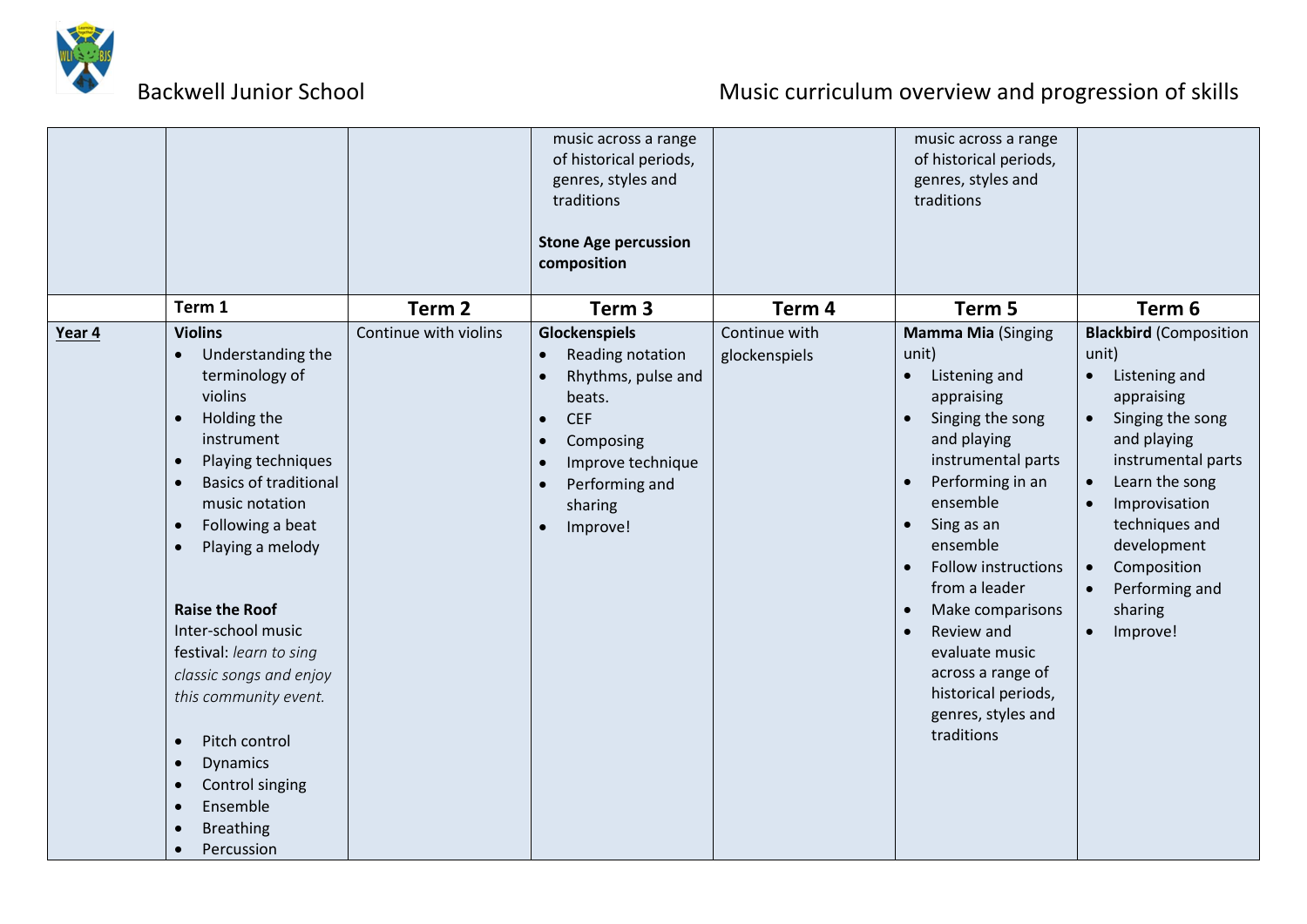

|                                                           | accompaniment                                                                                                                                                                                                                                                                                                      |                                                                                                                                                                                                                                                                                                                      |                                                                                                                                                                                                                                                                                                                                                                       |                                                                                                                                                                                                                                                                                                 |                                                                                                                                                                                                                                                                                                                                                                                                                                                        |                                                                                                                                                                                                                                                                                                                                                                                                                |
|-----------------------------------------------------------|--------------------------------------------------------------------------------------------------------------------------------------------------------------------------------------------------------------------------------------------------------------------------------------------------------------------|----------------------------------------------------------------------------------------------------------------------------------------------------------------------------------------------------------------------------------------------------------------------------------------------------------------------|-----------------------------------------------------------------------------------------------------------------------------------------------------------------------------------------------------------------------------------------------------------------------------------------------------------------------------------------------------------------------|-------------------------------------------------------------------------------------------------------------------------------------------------------------------------------------------------------------------------------------------------------------------------------------------------|--------------------------------------------------------------------------------------------------------------------------------------------------------------------------------------------------------------------------------------------------------------------------------------------------------------------------------------------------------------------------------------------------------------------------------------------------------|----------------------------------------------------------------------------------------------------------------------------------------------------------------------------------------------------------------------------------------------------------------------------------------------------------------------------------------------------------------------------------------------------------------|
| <b>Years 5 &amp; 6</b><br><b>Areas of</b><br><b>Study</b> | Performing<br><b>Listening and Appraising</b><br>Recognise different instruments by the<br>sound they make<br>Recognise major styles of music -<br>classical, popular, world, folk<br>Express / discuss a rational opinion based<br>on feelings / emotions created by music<br>Recognise broad chronology of music |                                                                                                                                                                                                                                                                                                                      | <b>Performing and Sharing</b><br>• Sing in tune alone (solo)<br>• Follow a conductor<br>• Follow a conductor<br>Know that how music is performed makes a<br>difference to the listener - tempo, style etc.                                                                                                                                                            |                                                                                                                                                                                                                                                                                                 | <b>Composing and Creating</b><br>• Organise sounds into a structure for<br>performance<br>• Create and perform own melody using<br>pentatonic scale (C D E G A)<br>Use basic notation to record and read music                                                                                                                                                                                                                                         |                                                                                                                                                                                                                                                                                                                                                                                                                |
|                                                           | Term 1                                                                                                                                                                                                                                                                                                             | Term <sub>2</sub>                                                                                                                                                                                                                                                                                                    | Term <sub>3</sub>                                                                                                                                                                                                                                                                                                                                                     | Term <sub>4</sub>                                                                                                                                                                                                                                                                               | Term 5                                                                                                                                                                                                                                                                                                                                                                                                                                                 | Term 6                                                                                                                                                                                                                                                                                                                                                                                                         |
| Year 5                                                    | <b>BBC School Radio Heroes</b><br>of Troy:<br>Singing in unison &<br>different parts<br>Class performance<br>$\bullet$<br>Listening &<br>appraising<br>Composition                                                                                                                                                 | Livin' on a Prayer:<br>Listening and<br>appraising<br>Singing the song and<br>playing instrumental<br>parts<br>Review and evaluate<br>music across a range<br>of historical periods,<br>genres, styles and<br>traditions<br>Improvisation<br>$\bullet$<br>Composing simple<br>melodies<br>End of unit<br>performance | <b>Fresh Prince of Bel Air:</b><br>Listening and<br>appraising<br>Singing the song<br>$\bullet$<br>and playing<br>instrumental parts<br>Review and<br>evaluate music<br>across a range of<br>historical periods,<br>genres, styles and<br>traditions<br>Improvisation<br>$\bullet$<br>Rapping and<br>performing our<br>own compositions<br>End of unit<br>performance | Make you feel my<br>love:<br>Listening and<br>appraising<br>Singing the song<br>and playing<br>instrumental parts<br>review and<br>evaluate music<br>across a range of<br>historical periods,<br>genres, styles and<br>traditions<br>Improvisation<br>Composition<br>End of unit<br>performance | <b>Charanga - Creative</b><br>apps<br>Rhythm grids &<br>basic notation -<br>recording &<br>reading music<br>Organising sounds<br>into a structure for<br>performance<br>Composing using<br>$\bullet$<br><b>Percussion Writer</b><br>'Dancing in the Street'<br>Singing the song<br>exploring different<br>parts, including<br>backing vocals<br><b>BBC School Radio</b><br><b>Viking Sagas</b><br>consolidating our<br>performing<br>(singing) skills- | <b>BBC School's Radio</b><br><b>Viking Sagas:</b><br>Performing skills:<br>Syncopation and<br>rhythm patterns<br>Word rhythm<br>$\bullet$<br><b>Building phrases</b><br>$\bullet$<br>Dynamic<br>$\bullet$<br>contrasting &<br>changing tempo<br>Voice registers<br>$\bullet$<br>Composing skills:<br>2 note patterns<br>Arpeggios<br>$\bullet$<br>Pentatonic wave<br>variations<br>Tune variations<br>Melodies |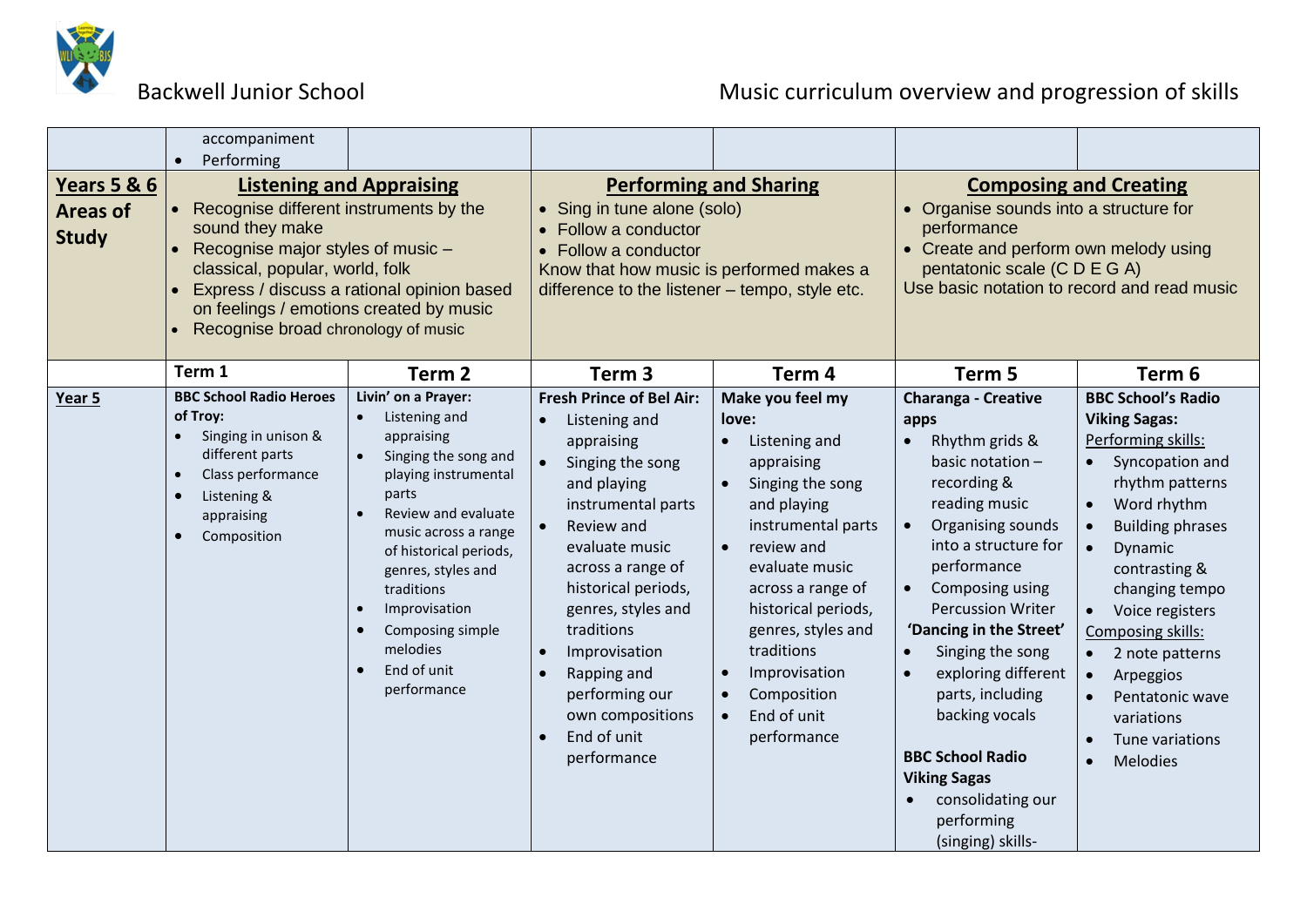

|        |                               |                                      |                                       |                            | with a particular        |                                        |
|--------|-------------------------------|--------------------------------------|---------------------------------------|----------------------------|--------------------------|----------------------------------------|
|        |                               |                                      |                                       |                            | focus on                 |                                        |
|        |                               |                                      |                                       |                            | syncopation              |                                        |
|        | Term 1                        | Term <sub>2</sub>                    | Term <sub>3</sub>                     | Term <sub>4</sub>          | Term 5                   | Term <sub>6</sub>                      |
| Year 6 | Storm - Benjamin              | Zadoc the Priest-                    | <b>Night on Bare</b>                  | <b>Mars - Gustav Holst</b> | Silent Movie Music-      | Year 6 production.                     |
|        | <b>Britten</b>                | <b>Handel</b>                        | Mountain-                             | Impressions,               | <b>Buster Keaton</b>     | Singing as a group<br>$\bullet$        |
|        | • Understand the              | • Identify dynamics in               | <b>Mussorgsky</b>                     | responses, likes /         | • Explore ways to tell   | to create a clear                      |
|        | opera genre                   | context and create a                 | • How is the mood                     | dislikes - why             | stories without          | sound and                              |
|        | Know how<br>$\bullet$         | new work                             | created?                              | Comparisons with           | words                    | articulate the                         |
|        | orchestration is              | • Compose a fanfare                  | • How are specific                    | other music                | Explore the<br>$\bullet$ | words                                  |
|        | used to create                | using triads and                     | instruments used to                   | <b>Explore repeating</b>   | different timbres of     | • The impact of                        |
|        | visual imagery                | separate melody                      | create certain                        | rhythmic patterns          | instruments and          | breathing on                           |
|        | Identify<br>$\bullet$         | with lyrics                          | moods?                                | (ostinato rhythm           | how layering them        | singing?                               |
|        | instruments                   | • Share compositions                 | How are rests and<br>$\bullet$        | using words).              | can alter the effect     | Maintaining pitch;<br>$\bullet$        |
|        | • Analyse mood and            | and perform.                         | pauses used within                    | The effect of              | • Use music/sound        | varying dynamics                       |
|        | character                     |                                      | a piece of music?                     | varying the pitch.         | effects to tell a story  | for effect                             |
|        | • Create a graphic            | For all pieces of music              | $\bullet$ Create a short<br>motif.    | Layer ostinatos for        | • Perform as a group     | Shaping singing to<br>$\bullet$        |
|        | score based on the<br>Storm.  | Individual responses<br>to the music |                                       | effect.                    | to an audience.          | support the story<br>and entertain the |
|        | <b>Short Ride in a Fast</b>   |                                      | • Vary a motif (pitch,                | For all pieces of music    | For all pieces of music  | audience                               |
|        | <b>Machine</b>                | • What style of music<br>is it?      | tempo, dynamics,<br>rhythm, layering, | Individual responses       | • Individual responses   | Perform to an<br>$\bullet$             |
|        | • Explore the piece           | $\bullet$ When was it                | counterpoint).                        | to the music               | to the music             | audience                               |
|        | and reactions to it           | written?                             | • Share and perform.                  | What style of music        | • What style of music    |                                        |
|        | Compose a simple<br>$\bullet$ | Use of dynamics,                     |                                       | is it?                     | is it?                   |                                        |
|        | motif to loop                 | pitch, tempo,                        | Connect It - Anna                     | When was it                | $\bullet$ When was it    |                                        |
|        | Develop a simple              | structure and                        | <b>Meredith</b>                       | written?                   | written?                 |                                        |
|        | motif to create a             | rhythm?                              | Responses and                         | Use of dynamics,           | Use of dynamics,         |                                        |
|        | piece which uses              |                                      | impression                            | pitch, tempo,              | pitch, tempo,            |                                        |
|        | counterpoint                  |                                      | Likes / dislikes -<br>$\bullet$       | structure and              | structure and            |                                        |
|        | Understand the<br>$\bullet$   |                                      | why?                                  | rhythm?                    | rhythm?                  |                                        |
|        | method and effect             |                                      | Compare and<br>$\bullet$              |                            |                          |                                        |
|        | of phase shifting             |                                      | contrast with other                   |                            |                          |                                        |
|        |                               |                                      | music                                 |                            |                          |                                        |
|        | For all pieces of music       |                                      | Explore body                          |                            |                          |                                        |